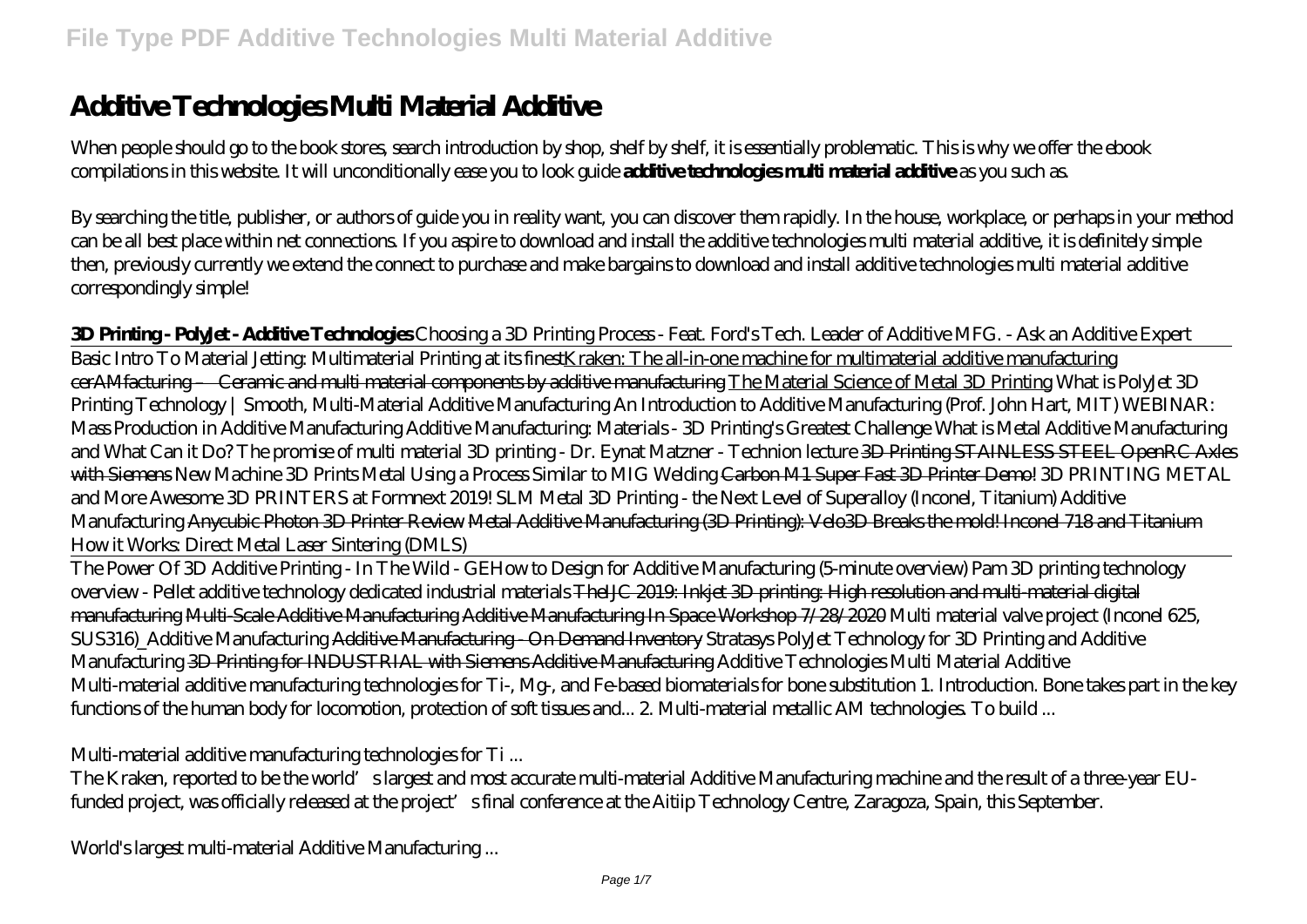2 Multi‐Material Additive Manufacturing Technologies. Multi‐material additive manufacturing systems may be classified based on the technology, feed stock, source of energy, build volume, etc. Based on the ISO/ASTM 529000:2015 standard, AM methods can be classified into seven different categories and examples of AM processes are depicted in ...

#### *Multi‐Material 3D and 4D Printing: A Survey - Rafiee ...*

The project focuses on Metal Additive Manufacturing by applying combinations of different materials, combined with the most appropriate AM technology for the deposition, to maximize the benefits. Wire and powder based directed energy deposition (DED) and material jetting are employed in new AM equipment combining different AM technologies with tailored software.

#### *MULTI-FUN project aims to enable multi-materials metal ...*

Additive manufacturing has been a known and available technology for several years now, though its impact is still broadening. In a recent look at forecasts for the technology, Research and Markets predicted significant growth in the next several years, potentially to the tune of a \$36.61 billion industry by 2027  $up from $844$  billion in  $[...]$ 

## *Why Additive Manufacturing Is One of the Decade's Most...*

Additive Manufacturing is a highly dynamic and innovative industry. This leads to start-ups that form the technology landscape. Emerging mostly from university background, start-ups are most active in area of system development. Other fields include software, materials and applications.

#### *October 2020 - Metal Additive Manufacturing Report*

Additive manufacturing of multi-functional parts. Press release / September 01, 2020. Additive manufacturing is currently one of the most significant trends in industry. Now a team from the Fraunhofer Institute for Ceramic Technologies and Systems IKTS has developed a Multi Material Jetting system that allows different materials to be combined into a single additively manufactured part.

## *1.9.2020 Additive manufacturing of multi-functional parts ...*

In 2017, we wrote about Aerosint, a Belgian start-up that developed a method of selective laser sintering using more than one powder in one manufacturing process. The technology is based on the selective application of materials (and not the creation of full layers as in the case of most SLS technologies used so far), which allows not only to melt different materials in one process, but also ...

## *First 3D prints made in multi-material powder technology ...*

Additive manufacturing materials It is possible to use many different materials to create 3D-printed objects. AM technology fabricates jet engine parts from advanced metal alloys, and it also creates chocolate treats and other food items. Thermoplastics. Thermoplastic polymers remain the most popular class of additive manufacturing materials.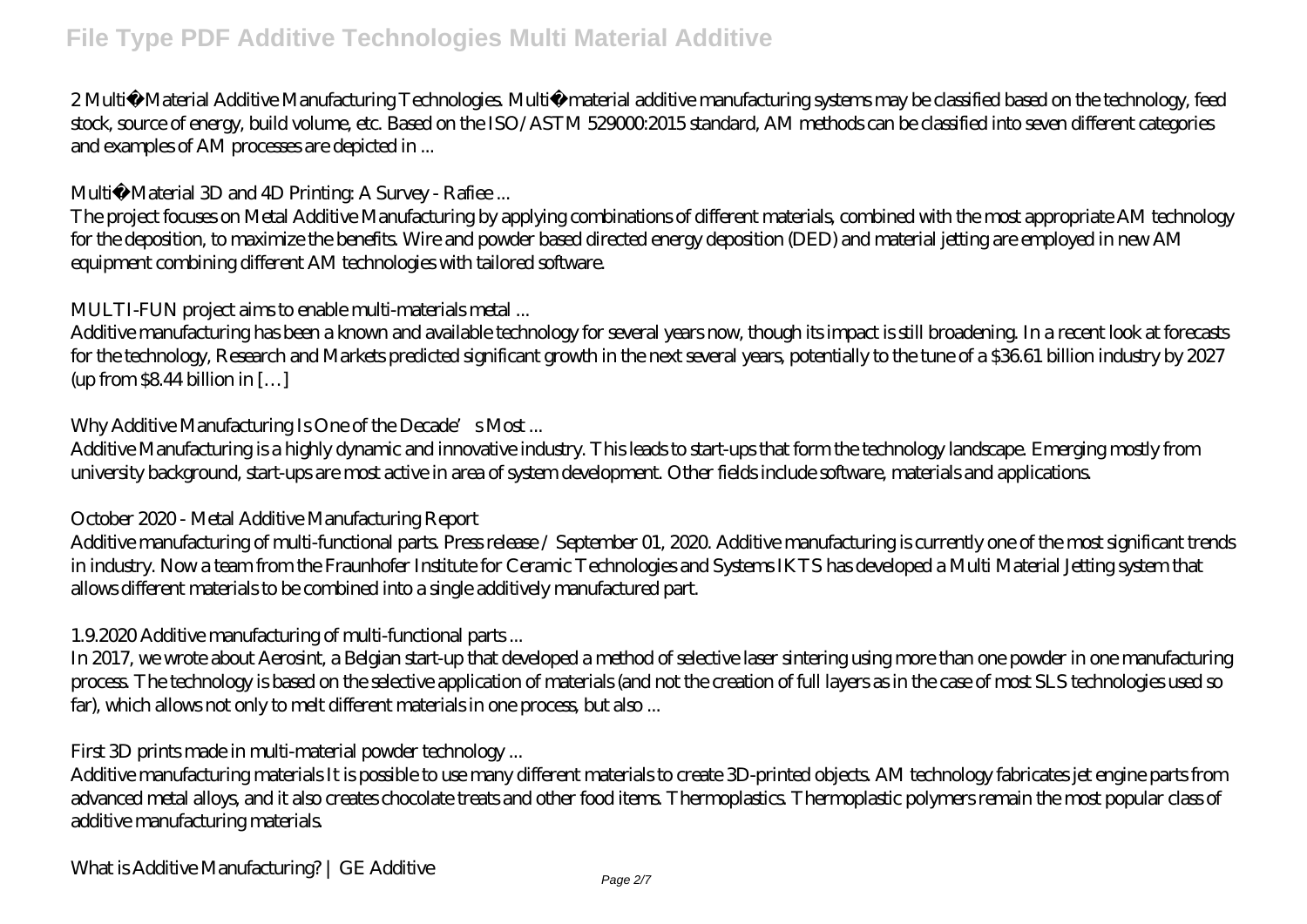MULTI-FUN project to enable multi-material metal AM. A consortium of twenty-one partners from eight countries has established MULTI-FUN, a threeyear project to enable multi-material and multi-functional metal Additive Manufacturing of complex parts. The project aims to broaden the scope for metal Additive Manufacturing, and will leverage nanotechnologies to improve heat transfer rates, achieve higher complexity of internal design and enable the inclusion of sensing and data transfer ...

#### *MULTI-FUN project to enable multi-material metal AM*

Additive Manufacturing is the peer-reviewed journal that provides academia and world-leading industry with high quality research papers and reviews in additive manufacturing. The journal aims to acknowledge the innovative nature of additive manufacturing and its broad applications to outline the current and future developments in the field.. Additive manufacturing technologies are positioned ...

## *Additive Manufacturing - Journal - Elsevier*

Boost product performance with Multimaterial Additive Manufacturing NLR is the 3D metal printing centre in the Netherlands. We established our Metal Additive Manufacturing Technology Centre (MAMTeC) in 2013. MAMTeC supports your company and increases your competitiveness by technology development and product innovation.

## *Multimaterial Additive Manufacturing*

Additive Biomanufacturing technologies for small implantable multi-material parts Cochlear implants contain several medical grade materials including platinum, titanium, silicone, and ceramics and are difficult to manufacture. The implants contain small platinum parts less than 0.01 mm in length) with small feature sizes  $(20 \mu)$ m).

# *Technology - ARC Industrial Transformation Training Centre ...*

Additive manufacturing of multi-functional parts. Research News / September 01, 2020. Additive manufacturing is currently one of the most significant trends in industry. Now a team from the Fraunhofer Institute for Ceramic Technologies and Systems IKTS has developed a Multi Material Jetting system that allows different materials to be combined into a single additively manufactured part.

# *Additive manufacturing of multi-functional parts*

"Today, we use welding or brazing to make multi-materials parts. Our approach shows how to avoid such joining technologies and use a one-step process to make multi-material parts." The paper, published in Additive Manufacturing , is " Additive manufacturing of Inconel 718—Copper alloy bimetallic structure using laser engineered net shaping (LENS™) " (DOI: 10.1016/j.addma.2018.02.007).

# *The future of additive manufacturing: A 3-D multiple ...*

Additive Multi Material Manufacturing Additive Manufacturing share close family bonds with CNC machine tools. State-of-the-art CNC machine tools of today are multi-axis hybrid machines. Abendoflathes,mills,grindersinoneplatform. Ifhistoryrepeatitself, hybrid additive manufacturing machines will emerge as the field evolve. Page 3/7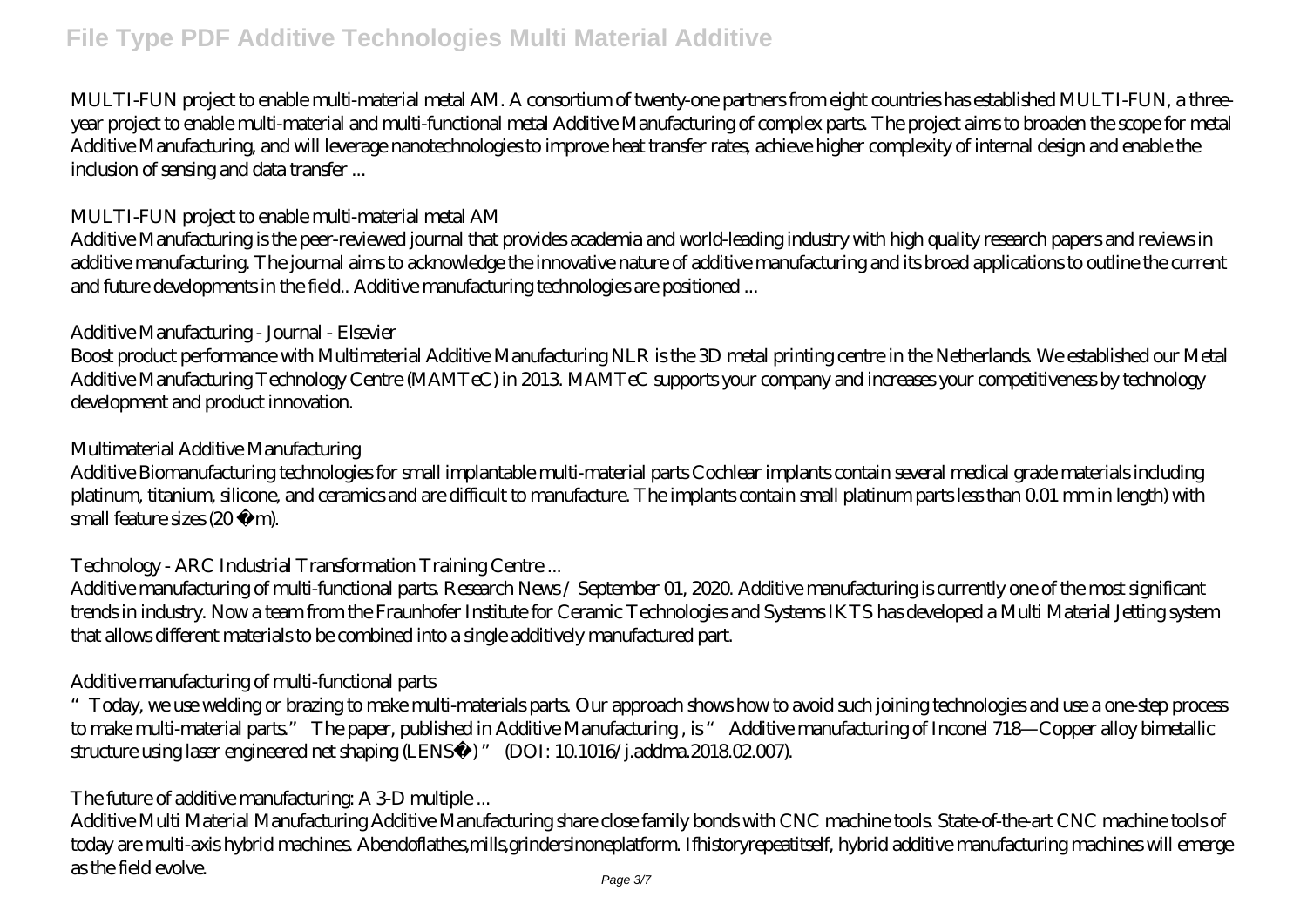## *Additive Manufacturing: Multi Material Processing and Part ...*

With the advent of multi-material additive manufacturing, the production of heterogeneous material systems with a pre-defined mesoscale material distribution becomes feasible.

## *Mesoscale design of heterogeneous material systems in ...*

Interest in multifunctional structures made automatically from multiple materials poses a challenge for today's additive manufacturing (AM) technologies; however the ability to process multiple materials is a fundamental advantage to some AM technologies.

## *Multiple material additive manufacturing – Part 1: a ...*

In part one of our double cover feature from TCT Europe 28.3, SLM Solutions' Global Head of Business Development Ralf Frohwerk discussed how the metal AM pioneers are roadmapping a route to additive manufacturing (AM) success In part two of the interview, we'll see how the company is pushing towards industrialisation. Can you talk to us a little about repeatability and h

## *Driving industrialisation: How SLM Solutions is ...*

Housing 5 types of additive manufacturing / 3D printing technology including metal additive manufacturing, SLA, FDM, SLS and multi material polyjet 3D printing. Find out more here.

The field of additive manufacturing has seen explosive growth in recent years due largely in part to renewed interest from the manufacturing sector. Conceptually, additive manufacturing, or industrial 3D printing, is a way to build parts without using any part-specific tooling or dies from the computeraided design (CAD) file of the part. Today, most engineered devices are 3D printed first to check their shape, size, and functionality before large-scale production. In addition, as the cost of 3D printers has come down significantly, and the printers' reliability and part quality have improved, schools and universities have been investing in 3D printers to experience, explore, and innovate with these fascinating additive manufacturing technologies. Additive Manufacturing highlights the latest advancements in 3D printing and additive manufacturing technologies. Focusing on additive manufacturing applications rather than on core 3D printing technologies, this book: Introduces various additive manufacturing technologies based on their utilization in different classes of materials Discusses important application areas of additive manufacturing, including medicine, education, and the space industry Explores regulatory challenges associated with the emergence of additive manufacturing as a mature technological platform By showing how 3D printing and additive manufacturing technologies are currently used, Additive Manufacturing not only provides a valuable reference for veteran researchers and those entering this exciting field, but also encourages innovation in future additive manufacturing applications.

In this book, basic sciences and applied technologies in 3D printing and 2D coating—including 2D surface modulations on 3D printed objects—are described to explore and to image novel multidimensional additive manufacturing. Renowned researchers were selected from universities and national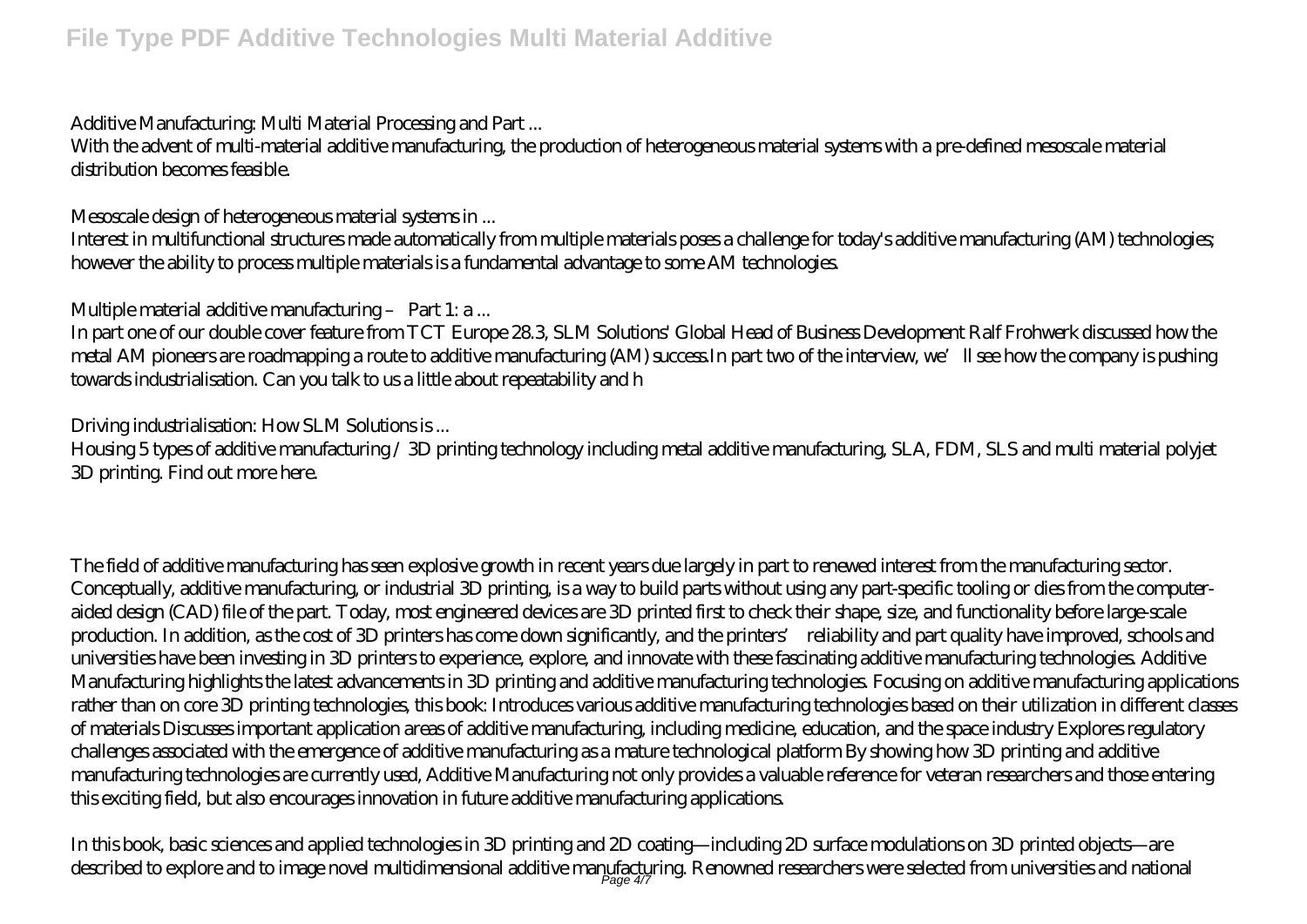institutes as authors by the editorial board established in the Surface Modification Research and Technology Committee of the Japan Welding Engineering Society. The main readers of this book are expected to be graduate students, professional researchers, and engineers. Here, they can acquire abundant knowledge of digital design concepts and functional evaluations, enabling them practice material selection and process parameter optimization in novel additive manufacturing.

Multi-material 3D Printing Technology introduces the first models for complex construction and manufacturing using a multi-material 3D printer. The book also explains the advantages that these innovative models provide at various points of the manufacturing supply chain. Innovations in fields such as medicine and aerospace are seeing 3D printing applied to problems that require the technology to develop beyond its traditional definitions. This groundbreaking book provides broad coverage of the theory behind this emerging technology, and the technical details required for readers to investigate these methods for themselves. In addition to describing new models for application of this technology, this book also systematically summarizes the historical models, materials and relevant technologies that are important in multi-material 3D printing. Introduces the heterogeneous object model for 3D printing Provides case studies of the use of hybrid 3D Printing to create gears and human bone Presents techniques which are easy to realize using commercial 3D printers

Additive Manufacturing: Materials, Processes, Quantifications and Applications is designed to explain the engineering aspects and physical principles of available AM technologies and their most relevant applications. It begins with a review of the recent developments in this technology and then progresses to a discussion of the criteria needed to successfully select an AM technology for the embodiment of a particular design, discussing material compatibility, interfaces issues and strength requirements. The book concludes with a review of the applications in various industries, including bio, energy, aerospace and electronics. This book will be a must read for those interested in a practical, comprehensive introduction to additive manufacturing, an area with tremendous potential for producing high-value, complex, individually customized parts. As 3D printing technology advances, both in hardware and software, together with reduced materials cost and complexity of creating 3D printed items, these applications are quickly expanding into the mass market. Includes a discussion of the historical development and physical principles of current AM technologies Exposes readers to the engineering principles for evaluating and quantifying AM technologies Explores the uses of Additive Manufacturing in various industries, most notably aerospace, medical, energy and electronics

Materials for Additive Manufacturing covers the materials utilized in the additive manufacturing field, including polymers, metals, alloys and ceramic materials. A conceptual overview of the preparation and characterization of the materials and their processing is given, beginning with theoretical aspects that help readers better understand fundamental concepts. Emerging applications in medicine, aerospace, automotive, artwork and rapid manufacturing are also discussed. This book provides a comprehensive overview of materials, along with rapid prototyping technologies. Discusses the preparation and characterization of materials used for additive manufacturing Provides descriptions of microstructures and properties of the parts produced by additive manufacturing Includes recent industrial applications of materials processed in additive manufacturing

This book presents a selection of papers on advanced technologies for 3D printing and additive manufacturing, and demonstrates how these technologies have changed the face of direct, digital technologies for the rapid production of models, prototypes and patterns. Because of their wide range of applications,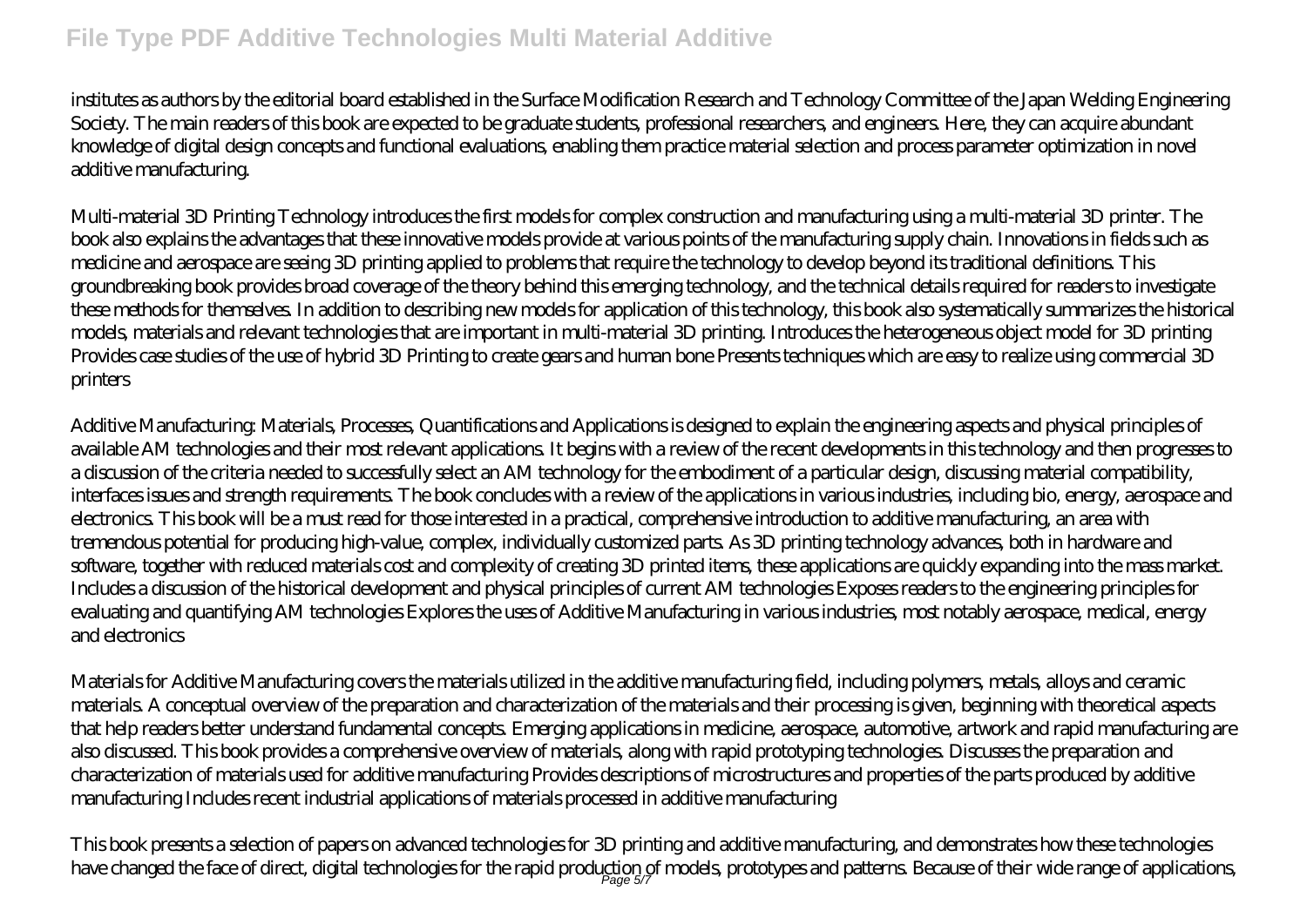3D printing and additive manufacturing technologies have sparked a powerful new industrial revolution in the field of manufacturing. The evolution of 3D printing and additive manufacturing technologies has changed design, engineering and manufacturing processes across such diverse industries as consumer products, aerospace, medical devices and automotive engineering. This book will help designers, R&D personnel, and practicing engineers grasp the latest developments in the field of 3D Printing and Additive Manufacturing.

Multi-material structures provide unique solutions to many engineering problems through enhanced-property capabilities to achieve site-specific functionalities in engineering systems. Among structures made of multi-materials, bimetallics comprise largely of two different metals joined together to benefit from the distinct properties of the base materials, or to selectively improve the overall performance of one of the components. But, bimetallic-joint's processing suffers immensely from bonding compatibility issues due to mismatch in metallurgical and thermal properties of the base-metals. Four different build-strategies: direct bonding, compositional gradation, intermediate and compositional bond layers were employed to fabricate different bimetallic joints through laser engineered net shaping (LENSTM) process. These bonding techniques applied to specific materials' combinations stem the four research projects. In the first instance, titanium alloy (Ti64) and niobium (Nb) materials were bonded together via direct deposition due to metallurgical compatibility, single-phase solid solution, of the base-elements. Directly bonded structures are mostly characterized with well-defined interface with sharp properties' variation. Compositional gradation approach minimizes such interfacial properties' mismatch. Hence, the second research project involved using this strategy to fabricate a bimetallic joint of Inconel 718 and GRCop-84 materials. In the third research project, a concept suitable for bonding immiscible materials was employed. Ti64 and SS410 are dissimilar metals with incompatible metallurgical properties. An intermediate layer material, Nb, was used to join these materials. A proof-of-concept part for the direct application of the bimetallic structure was demonstrated. The final project involved use of compositional bond layer (CBL) (a mixture of VC + the base-materials) to fabricate a bimetallic structure of metallurgically incompatible alloys, Inconel 718 and Ti64. In all the four projects, a crack-free joint with no delamination or de-bonding features at the interfaces of the bimetallic joints were observed. In addition, the bimetallic joints, especially Ti64/Nb, Inconel 718/GRCop-84 and Ti64/SS410 showed strong interfacial bond strength in comparison to the base-materials. Thermal diffusivity of Ti64 and Inconel 718 materials were enhanced, as well. Hence, to manufacture a mechanically reliable joint of dissimilar materials with tailored/enhanced properties requires understanding the process-property relationships. It holds promise of next generation multimaterials metal additive manufacturing for hi-tech applications in engineering structures.

3D PRINTING FOR ENERGY APPLICATIONS Explore current and future perspectives of 3D printing for the fabrication of high value-added complex devices 3D Printing for Energy Applications delivers an insightful and cutting-edge exploration of the applications of 3D printing to the fabrication of complex devices in the energy sector. The book covers aspects related to additive manufacturing of functional materials with applicability in the energy sector. It reviews both the technology of printable materials and 3D printing strategies itself, and its use in energy devices or systems. Split into three sections, the book covers the 3D printing of functional materials before delving into the 3D printing of energy devices. It closes with printing challenges in the production of complex objects. It also presents an interesting perspective on the future of 3D printing of complex devices. Readers will also benefit from the inclusion of: A thorough introduction to 3D printing of functional materials, including metals, ceramics, and composites An exploration of 3D printing challenges for production of complex objects, including computational design, multimaterials, tailoring AM components, and volumetric additive manufacturing Practical discussions of 3D printing of energy devices, including batteries, supercaps, solar panels, fuel cells, turbomachinery, thermoelectrics, and CCUS Perfect for materials scientists, 3D Printing for Energy Applications will also earn a place in the libraries of graduate students in engineering,